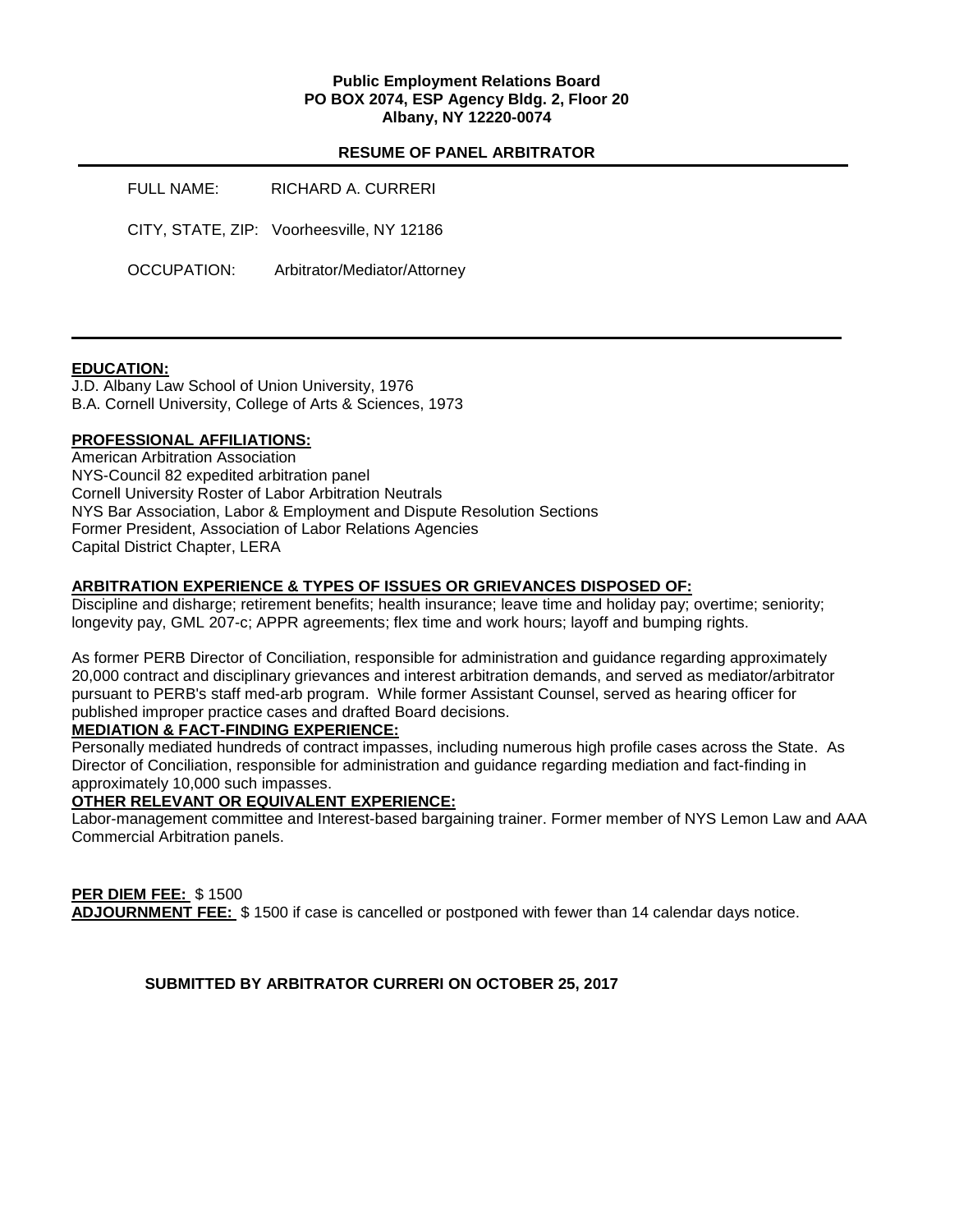#### **Public Employment Relations Board PO BOX 2074, ESP Agency Bldg. 2, Floor 20 Albany, NY 12220-0074**

# **BILLING DISCLOSURE STATEMENT**

# ARBITRATOR'S NAME: **RICHARD A. CURRERI**

The following is a description of my fees and expenses:

# A) HEARING TIME.

- (1) My per diem is \$1500 for each day or any part thereof spent hearing a case.
- (2) If a hearing day exceeds 8 hours, I charge:

 $\Box$ a second full per diem  $\boxtimes$ a prorated per diem

 $\Box$ no additional charge  $\Box$ other (describe) :

(3) Additional comments:

B) STUDY TIME.

- (1) I charge \$ 1500 for each day spent in preparation of the opinion and award.
- (2) This charge  $\boxtimes$  will  $\Box$  will not be prorated for partial days devoted to such preparation.
- (3) Additional comments:

## C) TRAVEL TIME AND EXPENSES.

(1) When travel time plus hearing time exceeds 10 hours in a calendar day:

 $\Box$  Not applicable (no additional charge)

- $\boxtimes$  I charge as follows (describe): 1/2 per diem
- (2) I charge for actual, travel-related expenses incurred in connection with the case  $\boxtimes$ YES  $\Box$  NO.

Where appropriate, a mileage charge for auto travel will be billed at:

 $\boxtimes$  Prevailing IRS rate  $\Box$  Other (describe):

(3) When the scheduled hearing day(s) requires an overnight stay:

There is no charge, other than for lodging and subsistence.

 $\boxtimes$ I charge as follows (describe): 1/2 per diem

(4) Additional Comments: